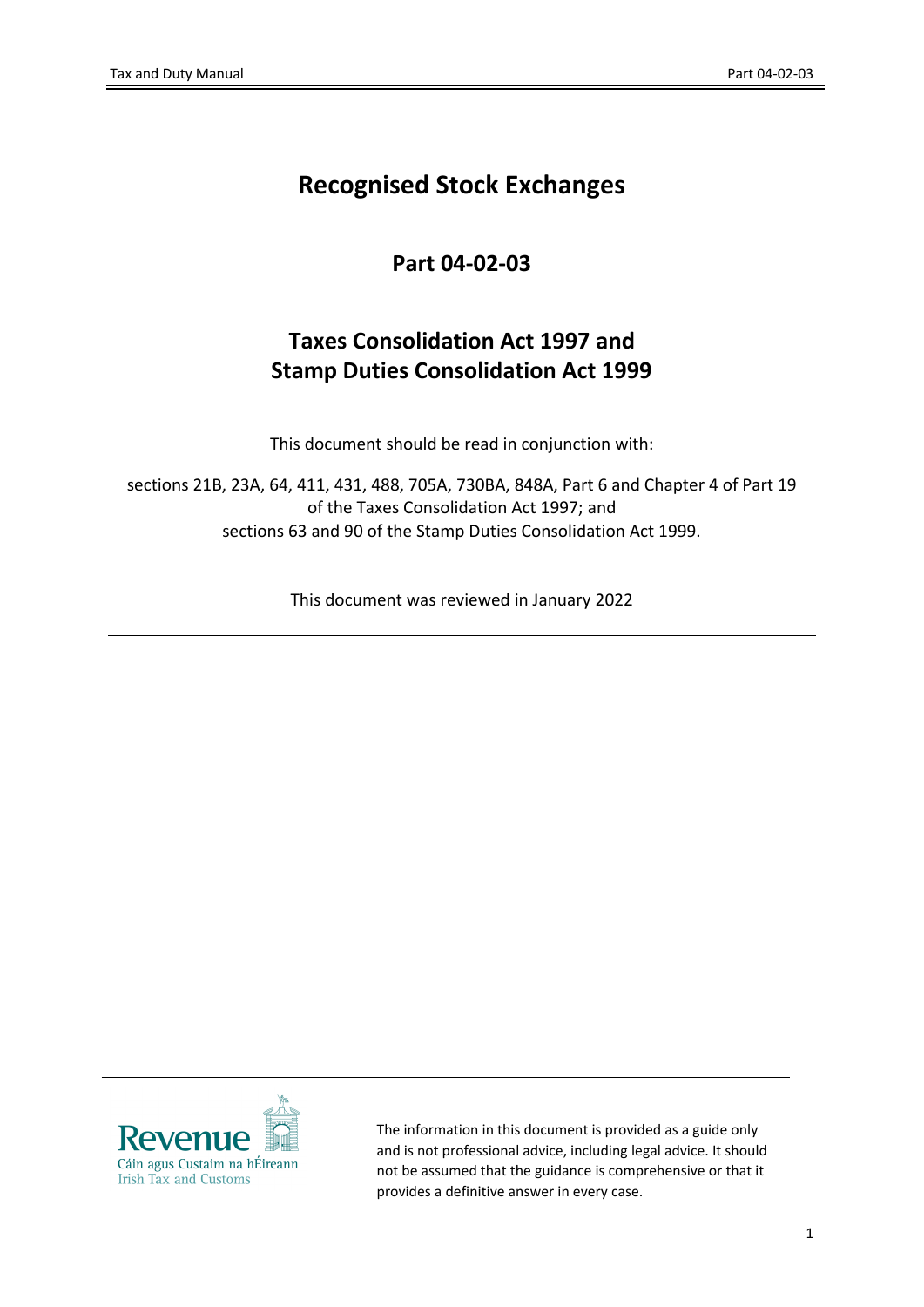## **Table of Contents**

| $\mathbf{1}$   |       |  |  |  |
|----------------|-------|--|--|--|
|                | 1.1   |  |  |  |
|                | 1.2   |  |  |  |
|                | 1.3   |  |  |  |
|                | 1.4   |  |  |  |
|                | 1.4.1 |  |  |  |
| 1.4.2<br>1.4.3 |       |  |  |  |
|                |       |  |  |  |
|                | 1.5   |  |  |  |
|                | 1.6   |  |  |  |
|                | 1.7   |  |  |  |
|                | 1.8   |  |  |  |
|                | 1.9   |  |  |  |
|                | 1.10  |  |  |  |
|                | 1.11  |  |  |  |
|                | 1.12  |  |  |  |
|                | 1.13  |  |  |  |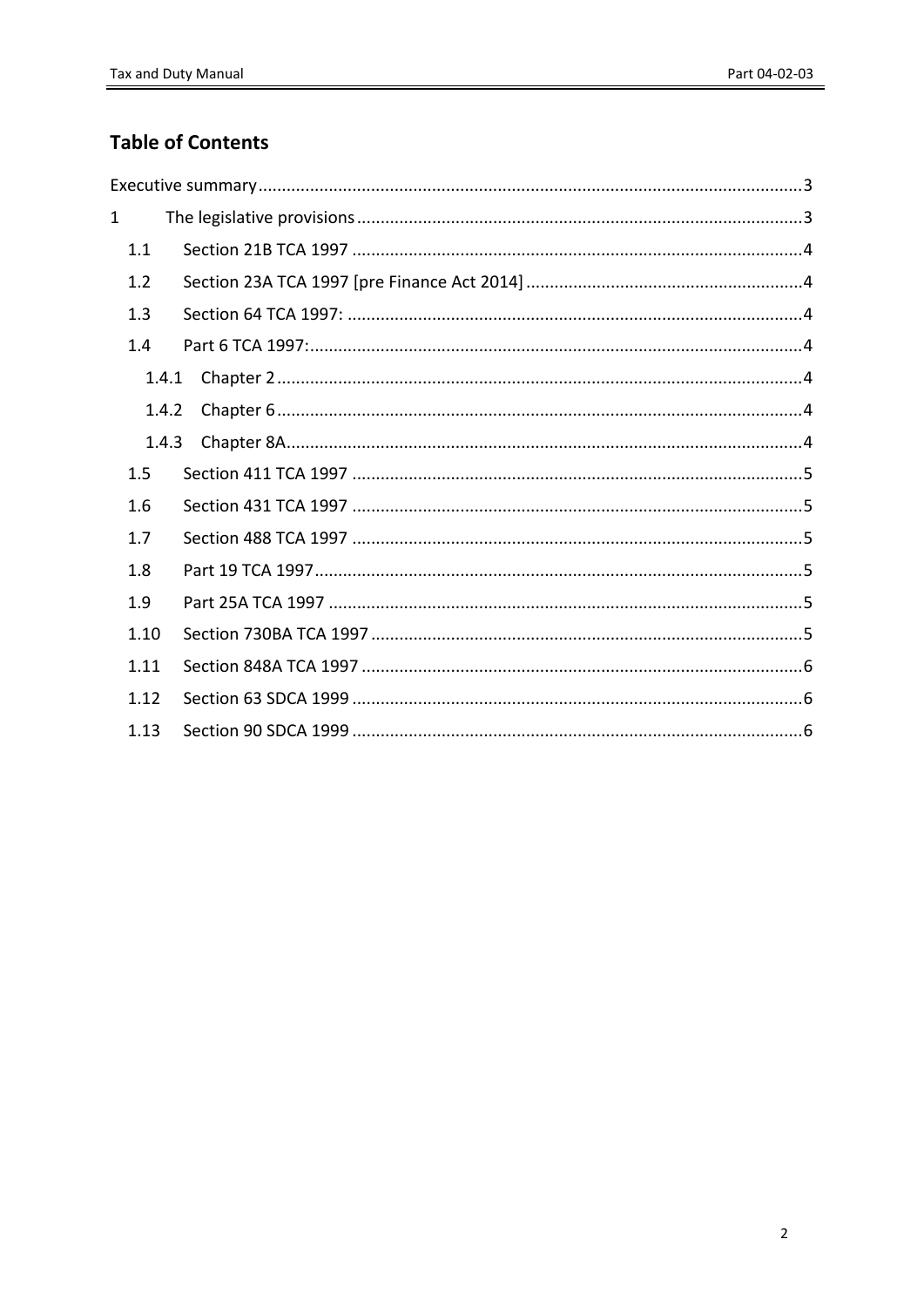## <span id="page-2-0"></span>Executive summary

The phrase "recognised stock exchange" is used throughout the Taxes Consolidation Act 1997 ("TCA 1997") and in the Stamp Duty Consolidation Act 1999 ("SDCA 1999"). The purpose of this manual is to set out what that phrase means, in each place in which it is used.

# <span id="page-2-1"></span>1 The legislative provisions

There is no strict legal definition of a "recognised stock exchange". In general, a recognised stock exchange is one that is referenced in publications such as the Financial Times, the Wall Street Journal or the equivalent publications. The Irish Stock Exchange is a "recognised stock exchange". The exchange should also:

- be recognised by the appropriate regulatory authorities in a country **and**
- have substantially the same level of recognition in that country as the Irish Stock Exchange has in Ireland.

In general, the phrase is used without qualification as to the markets of that exchange. Where the requirement is phrased in terms of a "recognised stock exchange" only, then it will apply to all markets within that exchange (see s.705B(1)(a)(iii) TCA 1997 for an example of a provision that limits the application to the main market of an exchange).

Some provisions in the TCA 1997 or SDCA 1999 may place additional limits on the recognised stock exchange, such as that it be resident in the EEA or in a country with which Ireland has a double tax agreement. These are set out below in the detailed listing of the relevant provisions.

Finally, restrictions are sometimes placed on how the shares or securities are dealt with on the exchange. Some provisions refer to being:

listed on an exchange (e.g. section 431 TCA 1997);

Stock Exchanges may be subdivided into various trading areas. The most prestigious trading area of a stock exchange is usually the main market to which the "official List" relates and this gives rise to phrases such as "listed" thereon or "officially listed".

quoted on an exchange (e.g. section 64 TCA 1997);

A stock exchange may have a number of subsidiary markets which are, in general, referred to as "unlisted securities markets" on which shares are "quoted" rather than "listed". The phrase "quoted" on an exchange therefore includes shares quoted on any market of the exchange, regardless of whether or not they are listed on that Exchange.

traded on an exchange (e.g. section 21B TCA 1997);

"Traded" means the buying or selling of shares or securities that are "listed" or "quoted" on the Stock Exchange.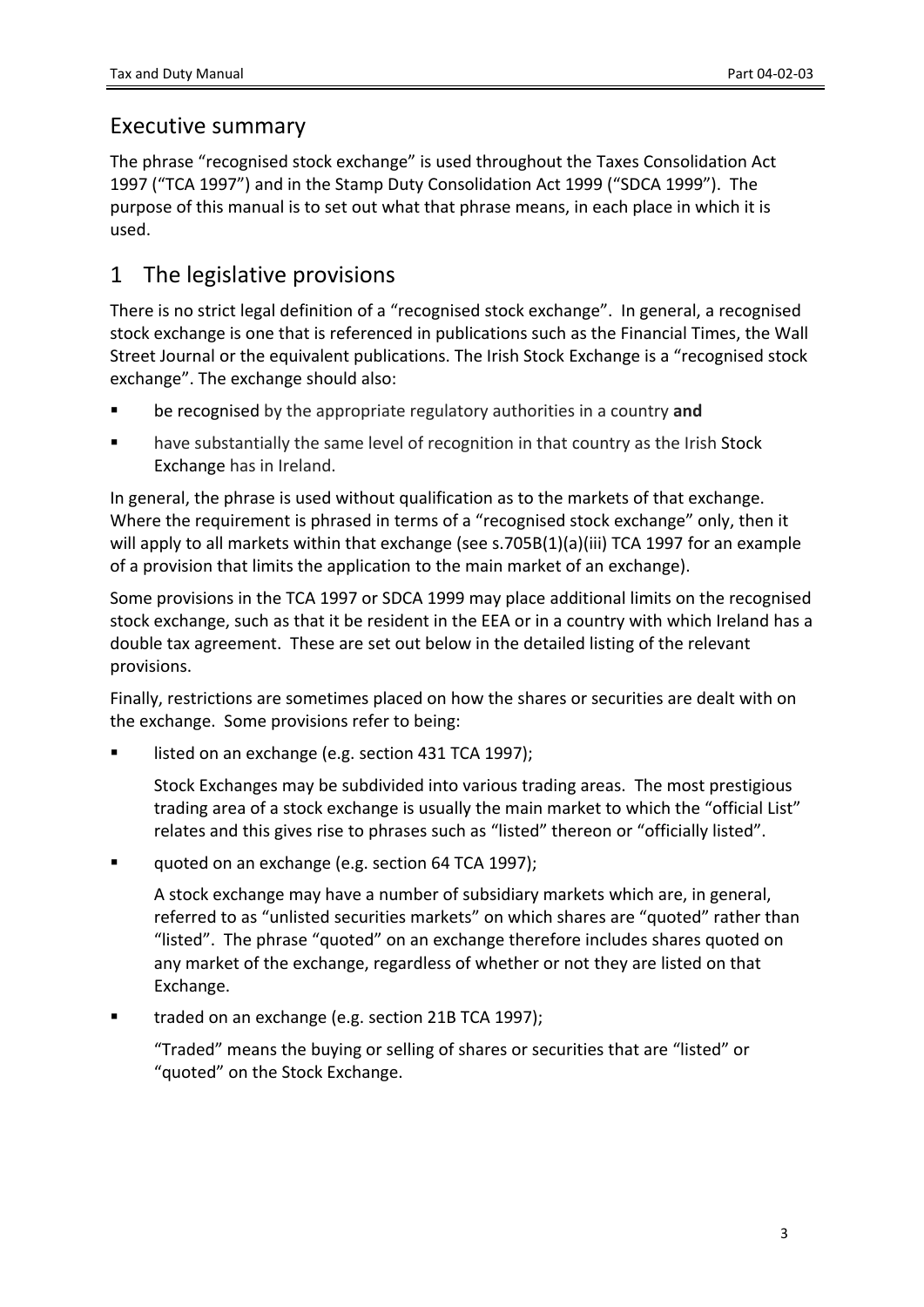## <span id="page-3-0"></span>1.1 Section 21B TCA 1997

For the purposes of Section 21B TCA 1997 a recognised stock exchange is a stock exchange that is located in a relevant territory.

A relevant territory is an EU Member State, a country, not being an EU Member State, with which either Ireland has a double tax treaty in force or with which Ireland has signed a double tax treaty which has yet to come into force or a country, not being one of the foregoing, which has ratified the Convention on Mutual Assistance in Tax Matters (referred to in section 826(1C) TCA 1997).

The shares must have been substantially and regularly traded on that stock exchange.

## <span id="page-3-1"></span>1.2 Section 23A TCA 1997 [pre Finance Act 2014]

For the purposes of Section 23A TCA 1997 [pre Finance Act 2014], a recognised stock exchange is a stock exchange in an EU Member State or a country with which Ireland has a tax treaty.

The shares must have been substantially and regularly traded on that stock exchange.

#### <span id="page-3-2"></span>1.3 Section 64 TCA 1997:

For the purposes of Section 64 TCA 1997 a recognised stock exchange may be located anywhere in the world.

The securities must be quoted on that stock exchange.

#### <span id="page-3-3"></span>1.4 Part 6 TCA 1997:

#### <span id="page-3-4"></span>1.4.1 Chapter 2

For the purposes of section 130 and section 135 TCA 1997 a recognised stock exchange may be located anywhere in the world.

The requirements are expressed in terms of shares being quoted on that exchange.

#### <span id="page-3-5"></span>1.4.2 Chapter 6

For the purposes of section 153 TCA 1997 a recognised stock exchange means a stock exchange in another EU Member State or in a treaty country, or on such other exchange as may be approved of by the Minister for Finance.

The principal class of shares must be substantially and regularly traded on that exchange.

#### <span id="page-3-6"></span>1.4.3 Chapter 8A

For the purposes of section 172D TCA 1997 a recognised stock exchange means a stock exchange in another EU Member State or in a treaty country. Reference is also made to such other exchange as may be approved of by the Minister for Finance, however that reference is not encompassed within the meaning of the phrase "recognised stock exchange".

For the purposes of section 172LA TCA 1997 a recognised stock exchange means a stock exchange anywhere in the world.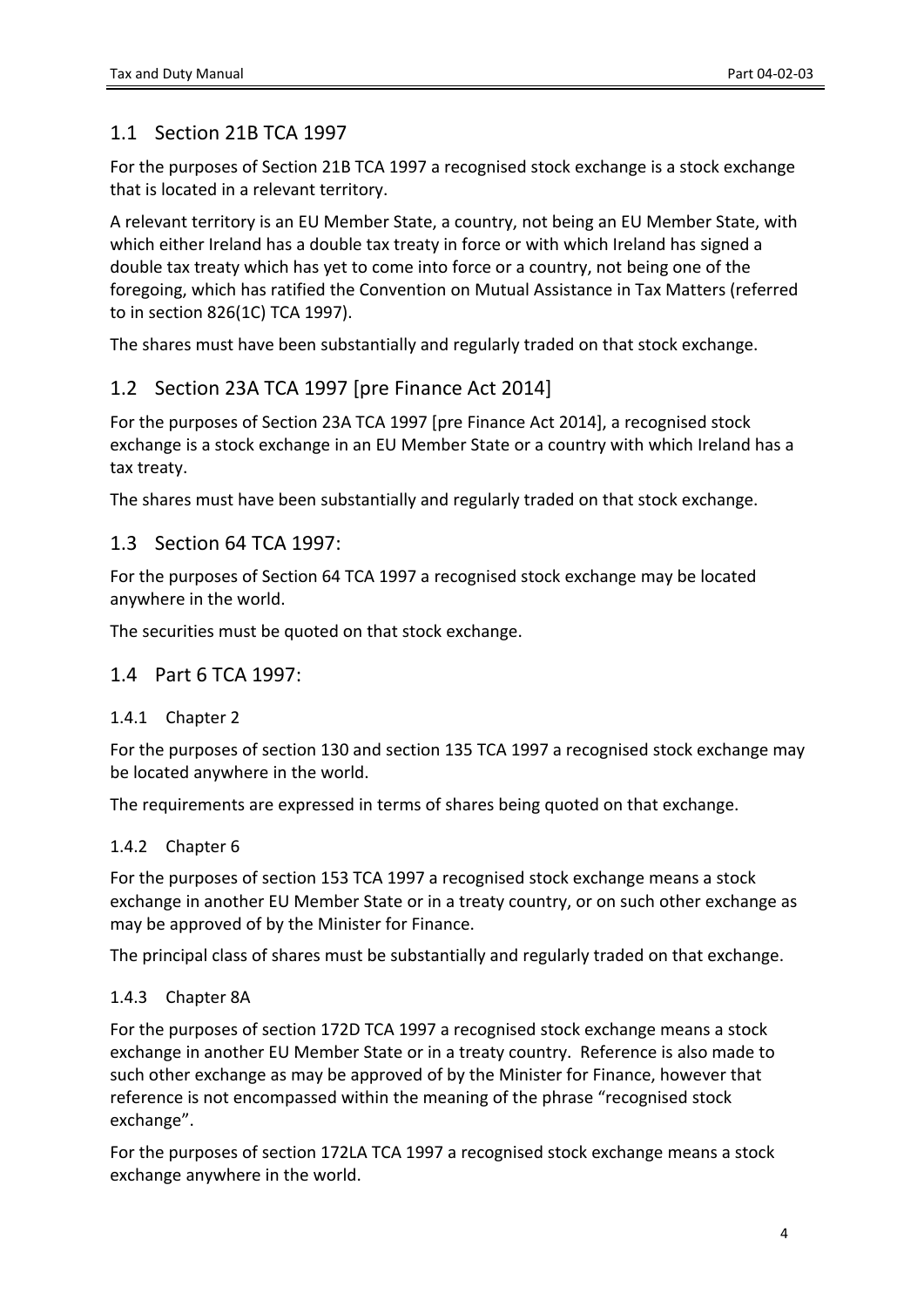## <span id="page-4-0"></span>1.5 Section 411 TCA 1997

For the purposes of Section 411 TCA 1997 a recognised stock exchange means one or more stock exchanges in a relevant territory.

A relevant territory is an EU Member State, a country, not being an EU Member State, with which either Ireland has a double tax treaty in force or with which Ireland has signed a double tax treaty which has yet to come into force.

The principal class of shares in the company must be substantially and regularly traded on that stock exchange.

## <span id="page-4-1"></span>1.6 Section 431 TCA 1997

For the purposes of Section 431 TCA 1997 a recognised stock exchange may be located anywhere in the world.

The shares must have been subject to dealings on the exchange and must have been quoted in the official list thereof within a specific period.

## <span id="page-4-2"></span>1.7 Section 488 TCA 1997

For the purposes of section 488 TCA 1997 an unquoted company means a company of which none of the shares, stocks or debentures are:

- listed in the official list of a stock exchange or
- auoted on an unlisted securities market of a stock exchange apart from the market known as the Enterprise Securities Market of the Irish Stock Exchange.

Other than in relation to the ESM, there is no geographic limit on the definition.

## <span id="page-4-3"></span>1.8 Part 19 TCA 1997

For the purposes of section 584 TCA 1997 a recognised stock exchange may be located anywhere in the world.

The reference is to shares and debentures quoted on that exchange.

For the purposes of section 586 TCA 1997 a recognised stock exchange may be located anywhere in the world.

The reference is to a company quoted on that exchange.

## <span id="page-4-4"></span>1.9 Part 25A TCA 1997

Section 705A TCA 1997 defines a recognised stock exchange for the purposes of the Part as one located in the EU.

Section 705B TCA 1997 requires that the shares are listed on the main market of that exchange.

## <span id="page-4-5"></span>1.10 Section 730BA TCA 1997

For the purpose of Section 730BA TCA 1997 a recognised stock exchange may be located anywhere in the world.